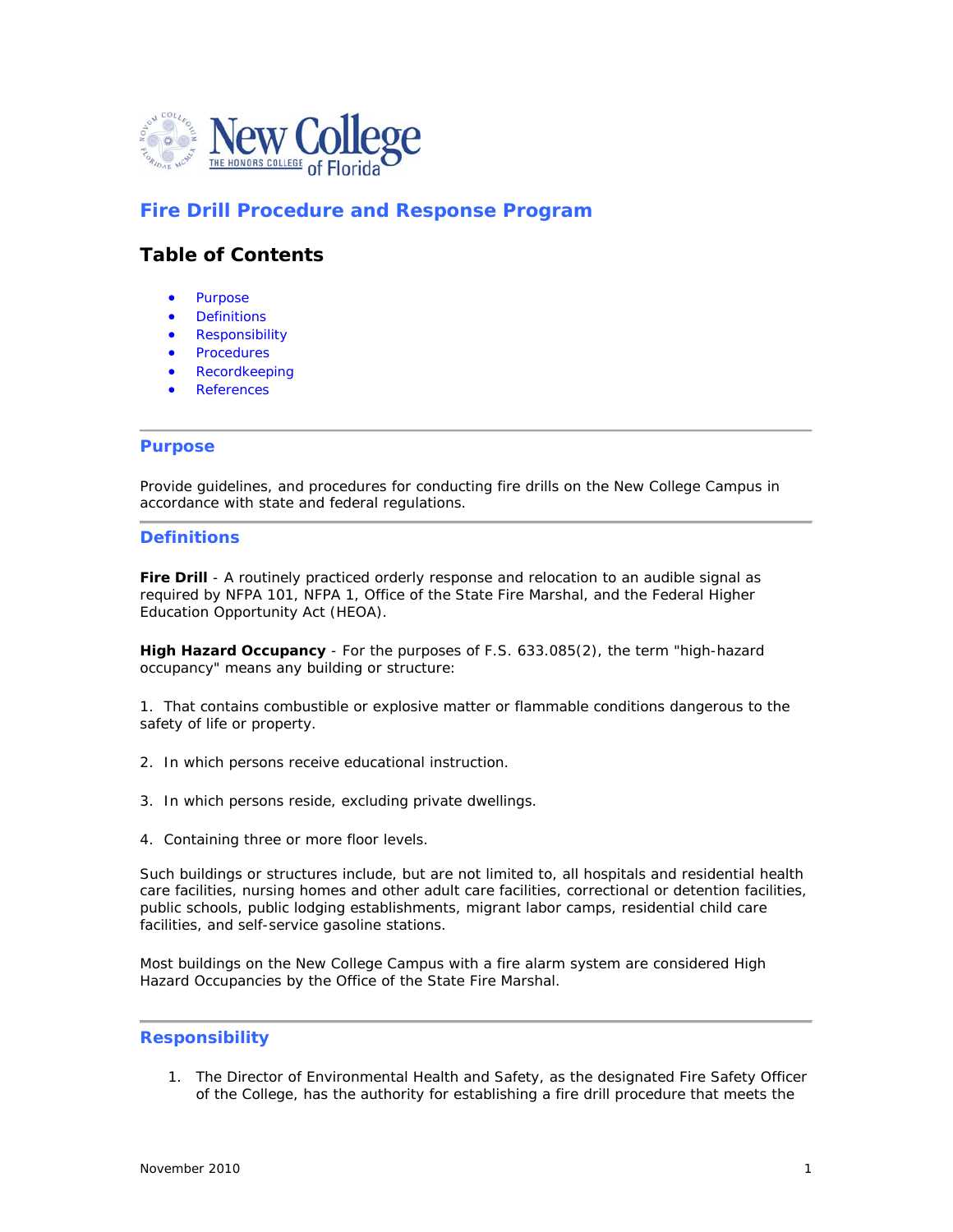needs of the New College Campus, and is in compliance with the applicable federal and state regulations.

- 2. The Director of Physical Plant is responsible for and has the authority to maintain the College Fire alarm systems in all Campus buildings. Appropriate Physical Plant personnel shall assist in conduction all fire drills for the purpose of panel activation and reset, and identification of device operations.
- 3. The Director of Housing and Residence Life, or designee, is responsible for and has the authority to schedule, conduct fire drills, and maintain records in all Residence Hall facilities. At a minimum, one scheduled fire drill shall be scheduled each semester at a time determined by the Housing Director. Only designated College staff including Law Enforcement, EH&S, and individuals who function in the capacity of "Alarm Technicians" may activate or silence the alarm panel.
- 4. The Director of the Child Care Center is responsible for scheduling Fire Drills in the Child Care Center in accordance with NFPA 101, Chapter 15, and Florida Department of Children and Families regulations. Drills shall be conducted at least one time per month. Records of all drills shall be maintained by the Day Care Center Director.
- 5. The Director of Campus Police may provide a law enforcement officer at all scheduled drills to assist with evacuations and related duties unless preempted by other priority calls. Campus Police will record and document all Fire Drills as part of the daily activity log.

## **Procedures**

- 1. The Director of Environmental Health and Safety will schedule annual fire drill in all E&G (non-residential) High Hazard Occupancy buildings with fire alarm systems.
- 2. Where possible, drills in non-residential buildings will be scheduled each year during the **month of January** to minimize disruption to classes, labs, and office hours.
- 3. A schedule will be developed during the **month of January** indicating the day and time of the drills and distributed to the President, Provost, Vice President for Finance and Administration, and Division Chairs.
- 4. Should drills not be able to be conducted during January or the scheduled time, attempts will be made to reschedule if possible.
- 5. Drills may be conducted by the Director of EH&S, or the senior Law Enforcement Officer on duty, or designee.
- 6. Prior to activation of each alarm, the Alarm Monitoring Company shall be called to inform them a drill is being conducted, and again when complete.
- 7. During a drill, everyone is requested to evacuate the building in an orderly fashion as quickly and safely as possible. Documentation as to the total evacuation time will be made.
- 8. Drills will be conducted during normal business and occupancy times for each facility, so as to insure that individuals are present and participate in the drills.
- 9. The State Fire Marshal may request the College provide documentation that fire drills have been conducted, or he may request a drill be conducted in his presence during the Annual Fire Safety Inspection,